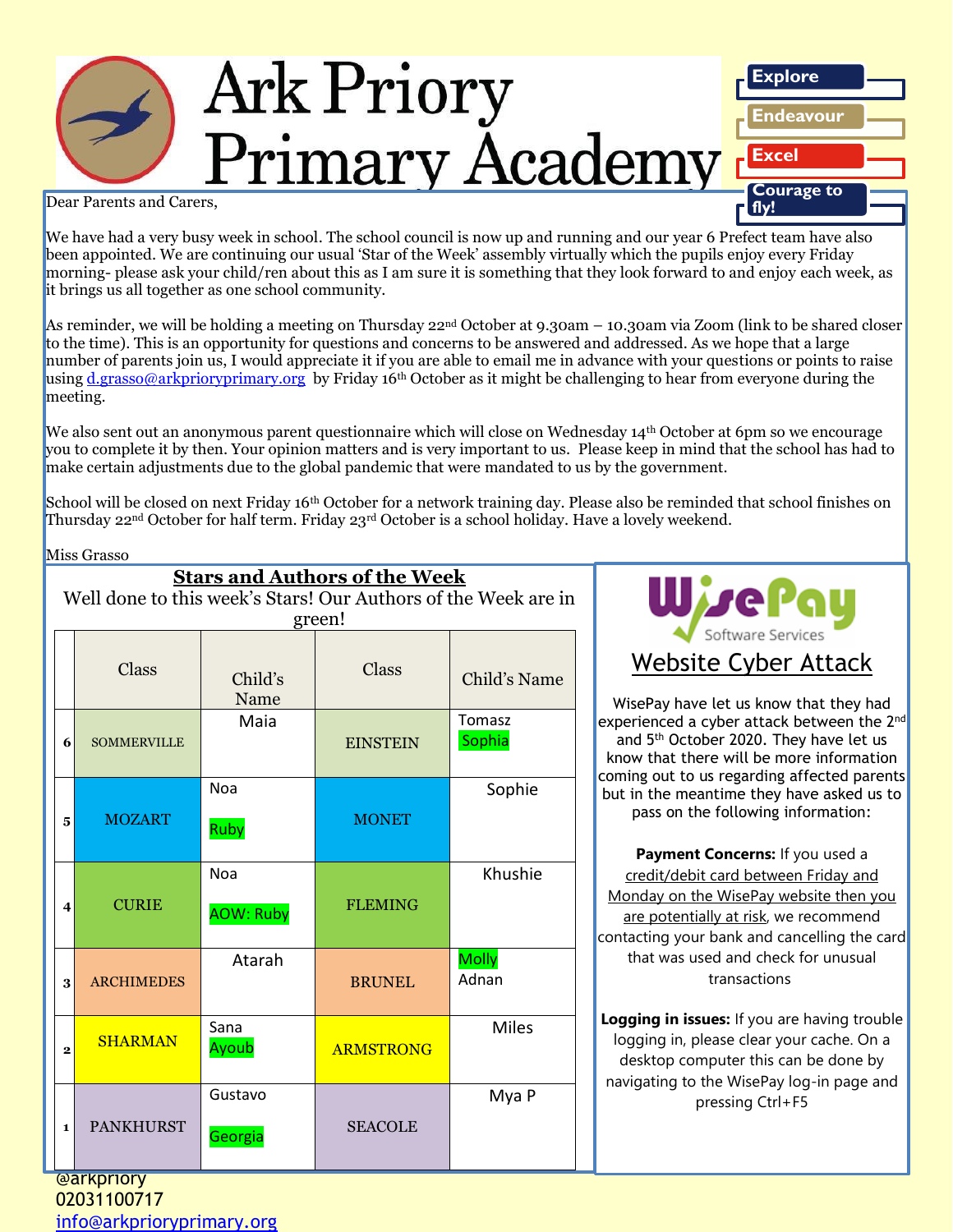# **Year 6 Prefect Team 2020/21**





We would like to introduce our amazing Year 6 prefect team for this academic year. They had to endure a lengthy application process which involved a presentation on *'How can the school be more inclusive?'* in front of the School Council, Year 6 teachers and Miss Grasso. It was wonderful to hear about such fantastic ideas from our prefect team which will be put into practice over the coming school year. We can announce that **Uma and Lukas will be our Head girl and boy with Sophia and Sebastian as their Deputies.** The other pupils, Dilys, Emilia, Naima, Callum, Sam and Angelos will all be prefects. Over the coming weeks, they will be sharing their plans for the school year with the school community. Congratulations to them all!



**Ark Soane Meeting for Year 6 parents**

We are holding a meeting with the Executive Principal of Ark Soane Secondary School, Mr Peter Haylock on **Tuesday 13th October 2020 at 3.15pm until 3.45pm** in the school hall. Mr Haylock will be able to answer any questions that parents might have about Ark Soane.

Safety measures will be in place such as social distancing and we ask that **all** parents who would like to attend wear a mask. Many thanks for your cooperation.



# **Ark Acton Meeting for Year 6 parents**

We are holding a meeting with the Principal of Ark Acton Secondary School, Mr Oli Knight on **Thursday 15th October at 3.15pm until 3.45pm** in the school hall. Mr Knight will be able to answer any questions that parents might have about Ark Acton.

Safety measures will be in place such as social distancing and we ask that **all** parents who would like to attend wear a mask. Many thanks for your cooperation.



*Ark Priory Primary Academy is committed to safeguarding and equality* 

@arkpriory 02031100717 [info@arkprioryprimary.org](mailto:info@arkprioryprimary.org)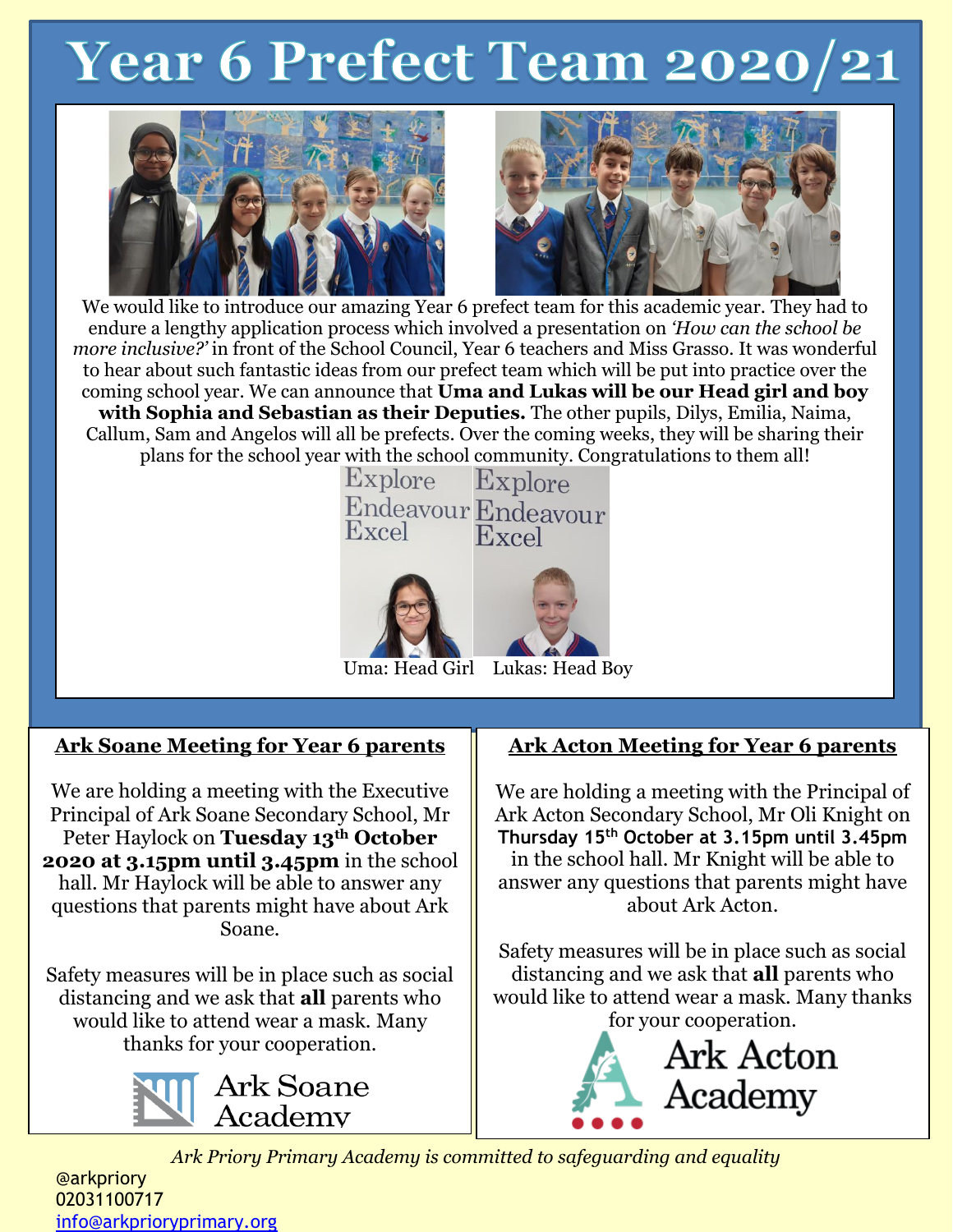# **Notices from APPAA\***

**Follow us on Twitter @APPAA\_ArkPriory Contact us at appaacommittee@gmail.com** \*APPAA is ARK Priory's Parents' Association, run by the school's parents and carers to **raise funds, hold events, and bring our academy community together**. All Ark Priory parents and carers **are automatically members** of the association because you are members of the community.

## **New Parents Welcome Meeting and AGM - THANKS FOR JOINING GREAT TO SEE NEW FACES! SEE PRESENTATIONS IF YOU DID NOT MAKE IT!**

Thanks to those who joined the Zoom meeting to hear about APPAA. We were delighted to see you and tell you about our Parent's Association and how you can get involved. If you could not make it, the two presentations that were shared on the night will be circulated with the newsletter this week. Please do read them, they include the financial review of the year, the APPAA achievements, as well as the new Committee and reps list.

**Christmas/Greeting Card Project - LOOK OUT FOR INFO AND CODES IN CHILDREN'S BAGS! CREATE LOVELY PERSONALISED CARDS AND FUNDRAISE FOR ARK PRIORY AT THE SAME TIME!** Your children will come home with information in their bags about this project, and further communication will be sent. Do look out for instructions on how to take part. Order deadline this year is Fri 30 October and Artwork Deadline (to bring back to school) is Wednesday 4 November.

# **The Giving Machine - HAVE YOU JOINED YET TO SUPPORT ARK PRIORY?**

<https://www.thegivingmachine.co.uk/causes/ark-priory-primary> Do you ever shop online at big retailers like EBay, Argos, Amazon, Sainsbury's or Boots? The Giving Machine is a way to donate a percentage of everything you spend (at no cost to you) to the school. Simply download the app, create an account and make 'Ark Priory' your cause, and shop in the way you normally do using the app as your entry point. There are thousands of stores listed, in all sorts of sectors (retail, DIY, travel, insurance, etc) This is one of the easiest ways to donate to the school. If you need help downloading the app drop APPAA a mail at appaacommittee@gmail.com.

## **Parents Support Parents SEND WhatsApp Group - FOR PARENTS OF CHILDREN ON THE SEN REGISTER**

If anyone would like to be added to the (parent run) Ark Priory WhatsApp group for parents of children on the SEN register, please get in touch with vicrobinson@me.com or appaacommittee@gmail.com with your name and mobile number.

This is a very informal, parent led group set up by Priory parents for Priory parents as a safe space to share ideas, concerns and wisdom around SEND and support for those going through a diagnosis (of ASD or ADHD in particular) or preparing an EHCP. This is not an official school or Ealing support group. Whilst we do circulate official notices or advice on here, the views shared are of those on the group and the tone is light and casual.

# **The Wishing Tree - £1878 OF £3100 RAISED SO FAR - JUST OVER £1200 TO GO!**

*Ark Priory Primary Academy is committed to safeguarding and equality*  @arkpriory 02031100717 [info@arkprioryprimary.org](mailto:info@arkprioryprimary.org)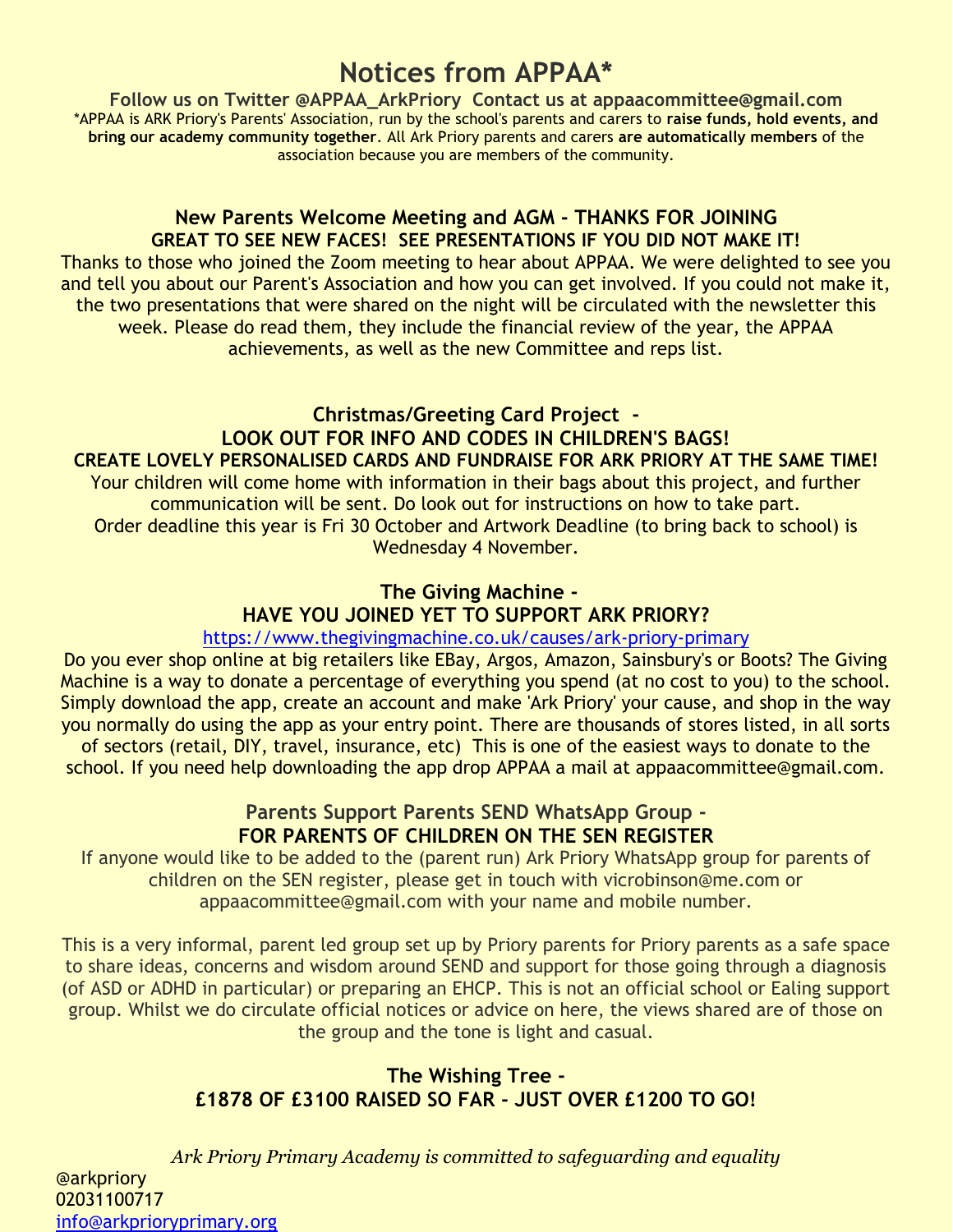#### **OUR VIRTUAL FUNDRAISER FOR CLASSROOM RESOURCES CONTINUES!**

Thanks to everyone who has donated so far towards the Wishing Tree 2020. This is a list of classroom resources compiled by all the teachers, that they would love to have but are not part of the school budget.

The approximate total cost of these items this year is £3100, and each and every donation is appreciated, particularly in a year when APPAA is unable to carry out our other events aimed to fundraise for the enrichment of our children's learning and experience.

> To make it easier to donate we have set up a separate Paypal link below. <https://www.paypal.com/biz/fund?id=DNYRLEBCRSLTE>

OR you can continue to pay by bank transfer (Sort Code 230580 and Account Number 13386072) or cash donation - please contact appaacommittee@gmail.com

As always if you want to help out or have any notices for the newsletter please contact appaacommittee@gmail.com for further information.

#### **Minutes from Meeting with Miss Grasso and APPAA Admin Team**

#### Attendees:

Miss Grasso (DG), Vic Robinson, Fiona McQuillan, Eva Henault, Luciana Chamberlain, Antonella **Scimemi** 

In lieu of the AGM, which would normally take place in the Autumn term, where the Accounts of the Association are presented to the Committee, APPAA have had a virtual meeting with DG, open to APPAA Committee, and then holding a separate virtual 'New Parents meeting' to show the accounts to a wider audience as well as give an introduction to the Association.

#### **1. Community and engagement**

DG discussed that the school does feel very different this year, and the lack of community involvement is felt on all sides. Even teachers are not mixing with each other in the school as they have to stay in their bubbles. They are struggling to get people engaged, as they are unable to invite parents into school, have had to cancel Open Mornings, they are not allowing Parent helpers in school, they are struggling to figure out how to hold events like the Nativity safely this year.

*Ark Priory Primary Academy is committed to safeguarding and equality*  @arkpriory 02031100717 [info@arkprioryprimary.org](mailto:info@arkprioryprimary.org)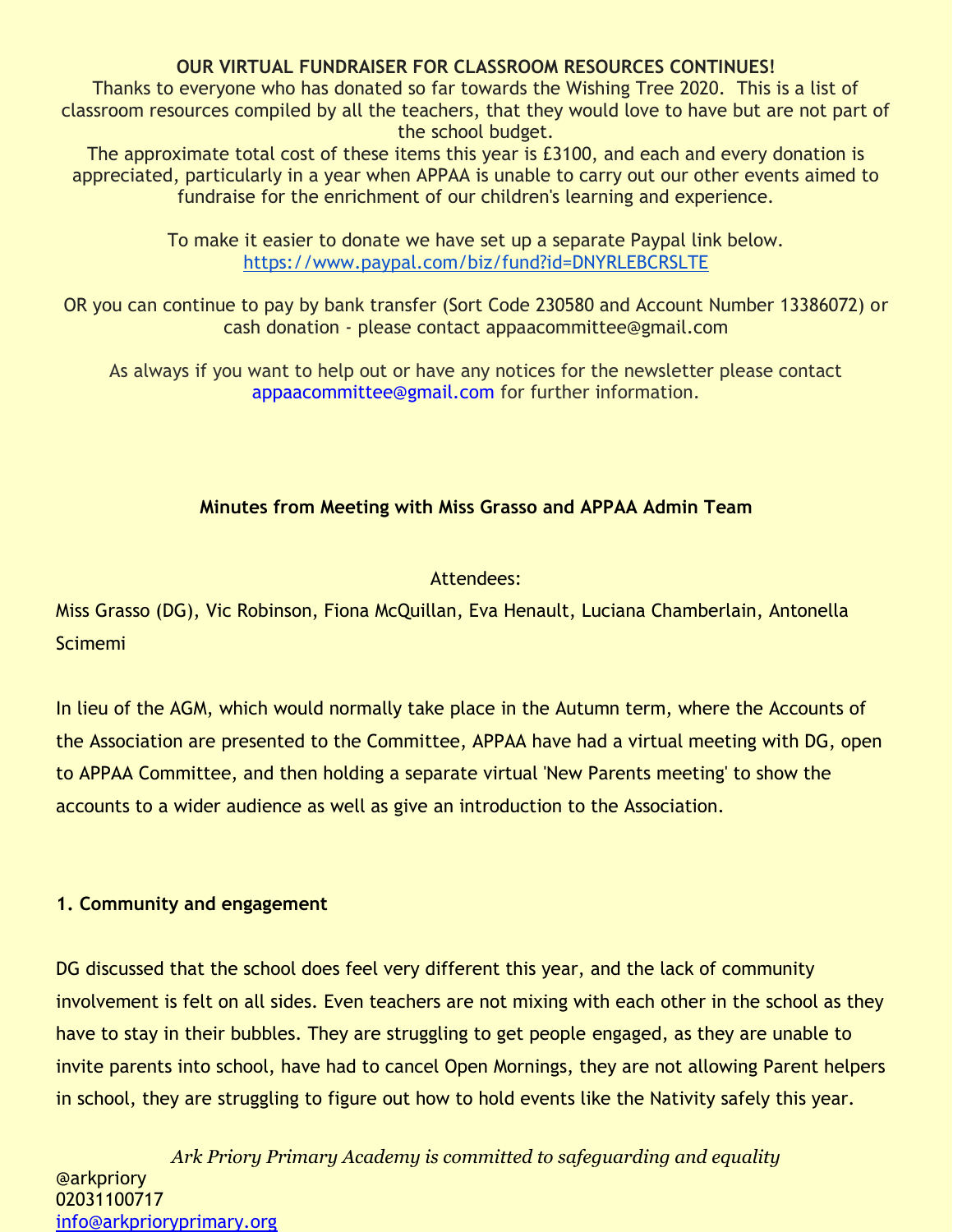DG open to ideas of how they can engage safely and within restrictions.

Some upcoming events/suggestions:

- DG will be holding a Parent forum / information evening in the next couple of weeks.
- They are going to re-start the "Next week my child is doing..." bulletins for each of the year group
- Parent Teacher meeting are planned to be done virtually via Teams
- Suggestion that Class Open Mornings could be held outside eg Open PE Lesson

# **2. Enrichment and activities**

DG is sorry that the theatre visits (which APPAA fundraised for in 2019) have not been able to go ahead and the money for these is ring fenced to be used at a later date, as soon as they are able. They are conscious however that future trips may require transport as people may be wary of the children using public transport.

Also other enrichment activities that happen in school have unfortunately been put on hold eg QPR Sports coaching, swimming lessons, tennis lessons.

Priority has been keeping staff safe and comfortable, and the school safe for all children. After half term there is hope to restart some external teaching e.g. the external Spanish teacher will return for KS2

# **3. Fundraising and spending:**

Trips and enrichment remains a priority. The school only wants quality experiences for the children, so are prepared to wait until attractions are opened again and teachers are able to book quality workshops etc that will benefit the class - they don't want to book poorer quality visitors / experiences for the sake of it.

Plans are underway to revamp some of the back playground into a climbing area specifically aimed at older children. Funds for this already obtained by Governors last year.

The school still has the Sports Grant money remaining from last year - as school was closed so money was not spent on swimming lessons, money can be spent on sports equipment instead. Vic asked if a part time sports teacher is an option. DG confirmed that there is still intention to use

*Ark Priory Primary Academy is committed to safeguarding and equality*  @arkpriory 02031100717 [info@arkprioryprimary.org](mailto:info@arkprioryprimary.org)